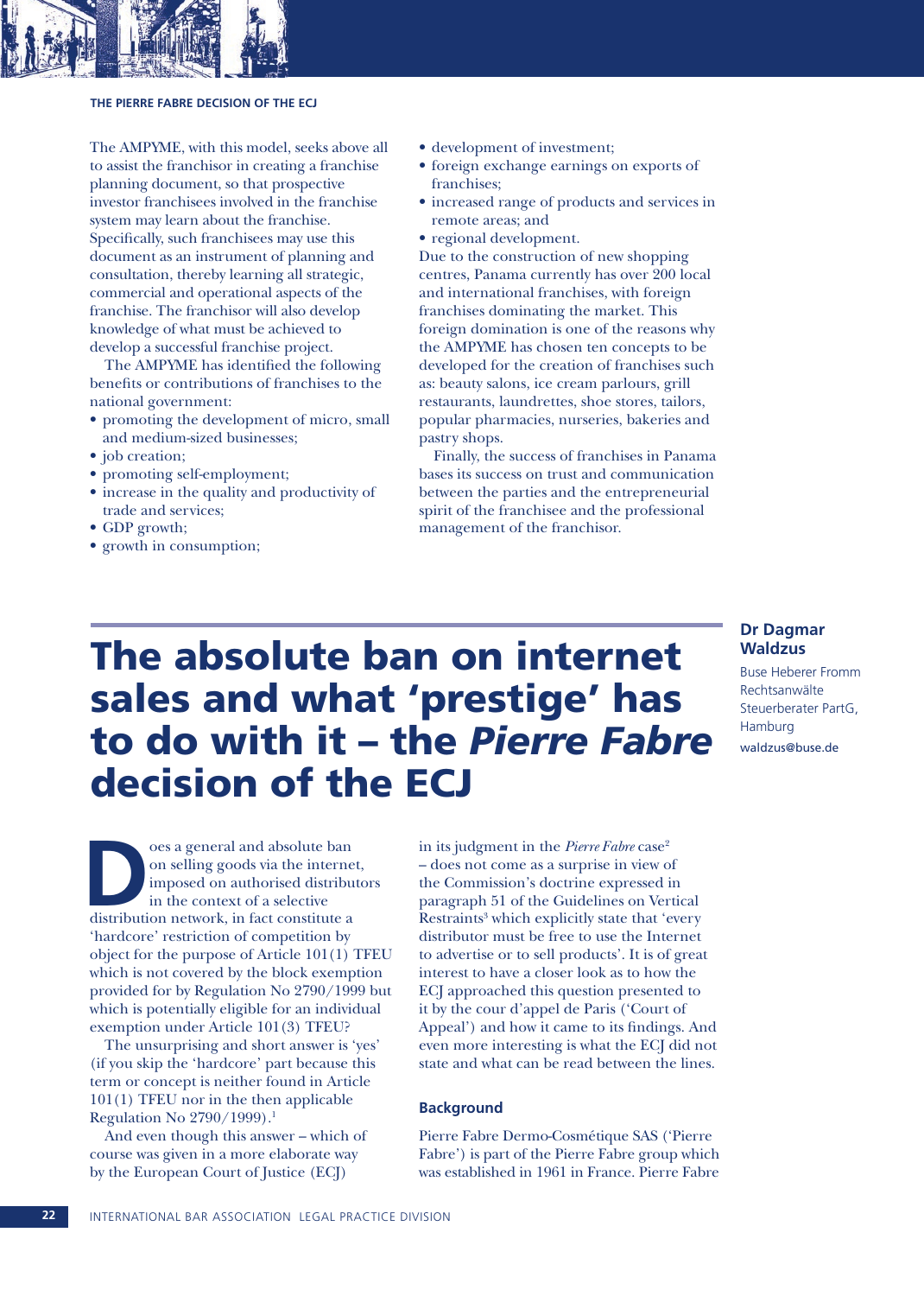also in various countries worldwide, the sale of the products. The market share of the Pierre Fabre group in France in the relevant product category was said to be 20 per cent at the time (in 2007).

The distribution agreements used by Pierre Fabre contained a clause pursuant to which the sales of its cosmetic and personal care products had to be made exclusively in a physical space, in which a qualified pharmacist (ie, a person with 'a degree in pharmacy awarded or recognised in France') was present. This clause led to the effect that online sales of Pierre Fabre products were de facto prohibited which the Conseil de la Concurrence ('the Council') $4$  considered to form a 'hardcore' restriction contravening rules on competition.

The Council had initiated investigations against several cosmetic manufacturers whose selective distribution agreements contained clauses which were classified by the Council as restricting competition by 'object'. Whereas other manufacturers agreed to amend their distribution agreements to the effect to enable their distributors to sell their products via the internet and to remove from their distribution agreements any sort of clauses restricting competition by 'object' pursuant to Article 101 (1) TFEU, Pierre Fabre refused to do so. The Council thereupon ordered Pierre Fabre to pay a fine of  $£17,000$  by a decision dated 29 October 2008.

Pierre Fabre's arguments raised in the course of the proceedings included:

- the ban on internet sales at issue actually contributed to improving the distribution of dermo-cosmetic products whilst avoiding the risks of counterfeiting and of free riding between authorised pharmacies;
- the physical presence of a pharmacist was required in order to ensure the consumer's well-being and to ensure that his or her skin, hair and scalp could be examined to find the right product;
- the visual contact between the pharmacist and the user of the products ensured 'cosmetovigilance' dedicated to record and communicate any adverse reactions to cosmetic products; and
- the internet distribution did not lead to a reduction in prices.
- All of these arguments were rejected.

Pierre Fabre appealed the Council's decision before the Court of Appeal in Paris which in turn on 29 October 2009 filed for a preliminary ruling under Article 234 TEC<sup>5</sup> and presented to the ECJ the question quoted above.

#### **The ECJ's approach**

The ECJ's approach to the question presented lead to stipulations which go beyond a mere discussion of why a ban on internet sales actually contravenes EU competition rules.

First, the ECJ pointed out that since the concept of 'hardcore' restriction is neither part of Article 101 TFEU, nor is it referred to in Regulation No 2790/1999, the question had to be understood as to whether the restriction on selective distributors to market products via the internet is to be classified as a restriction of competition 'by object'.

By referring to the precedents GlaxoSmithKline<sup>6</sup> and *AEG-Telefunken*,<sup>7</sup> the ECJ stated that agreements constituting selective distribution systems necessarily affect competition in the common market and that such agreements are to be considered, 'in the absence of an objective justification', as 'restrictions by object'. And as the ECJ had already pointed out in the cases Metro<sup>8</sup> and *L'Oreal*, 9 selective distribution systems are not prohibited by Article 101 (1) TFEU provided that the resellers are chosen on the basis of objective criteria that are laid down uniformly for all potential resellers which the ECJ confirmed to be the case at Pierre Fabre. The question remained in this context whether by imposing said restriction on the distributors Pierre Fabre pursued a legitimate aim in a proportionate manner.

Here, the ECJ referred to the precedents *Deutscher Apothekerverband*<sup>10</sup> and *Ker-Optika*. 11 In said decisions, the ECJ had rejected the arguments relating to the need to provide individual advice to the customer to ensure his protection against incorrect use of the products (non-prescriptive medicines in the one case and contact lenses in the other) as not sufficient to justify a ban on internet sales.

Pierre Fabre, however, had also argued that the disputed clause was necessary in order to maintain the prestigious image of the products at issue and would therefore fall outside Article 101 (1) TFEU. This argument was likewise rejected by the ECJ:

'The aim of maintaining a prestigious image is not a legitimate aim for restricting competition and cannot therefore justify a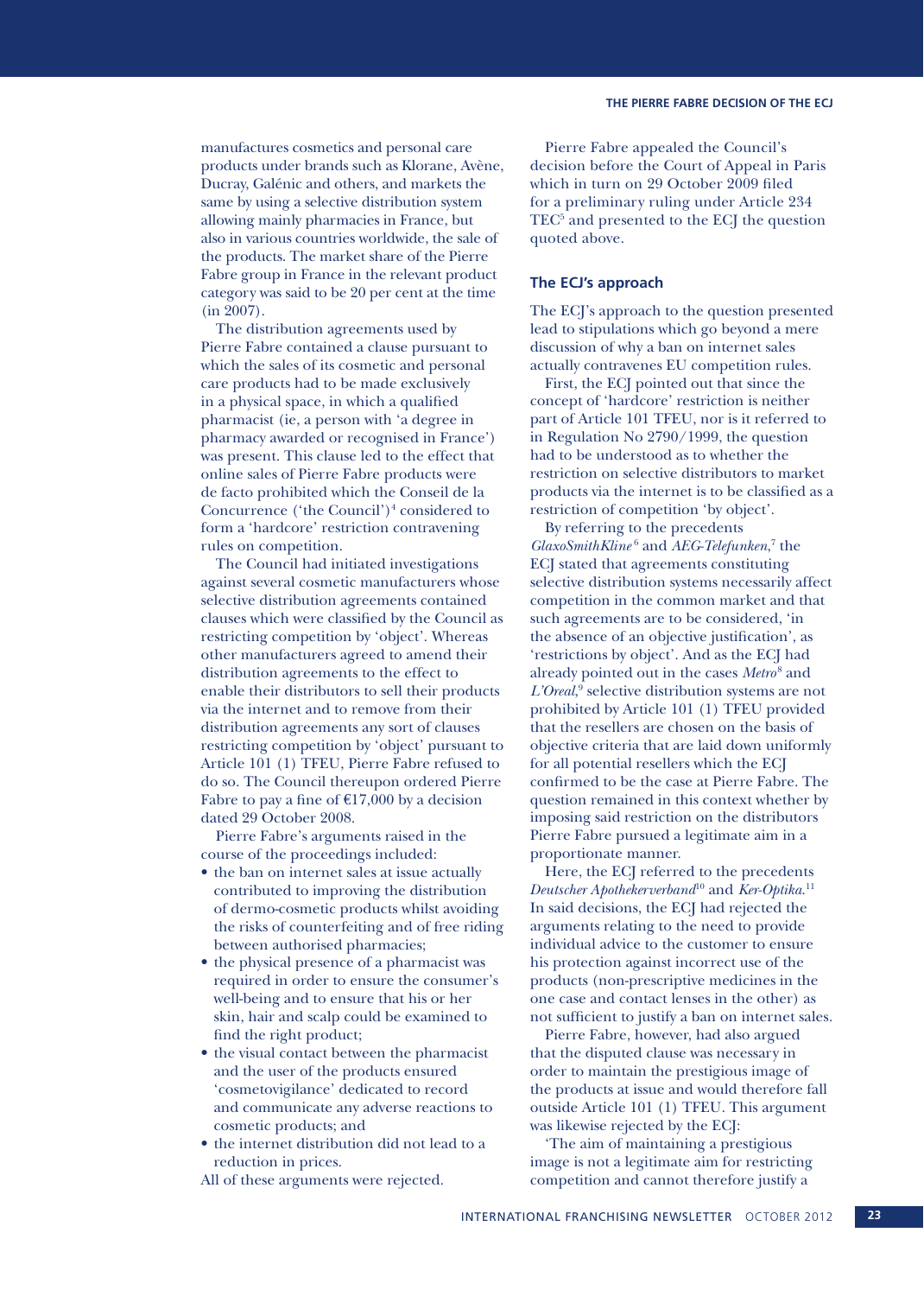

#### **THE PIERRE FABRE DECISION OF THE ECJ**

finding that a contractual clause pursuing such an aim does not fall within Article 101 (1) TFEU.'

Secondly, after having determined that the relevant clause was not objectively justified, the ECJ examined whether the selective distribution contract may benefit from the block exemption of Regulation 2490/1999.

The ECJ concluded that a contractual clause prohibiting de facto the internet as a method of marketing and distribution at the very least has as its object the restriction on passive sales. It hereby rejected Pierre Fabre's view that prohibiting the sale via the internet would actually be comparable to the (permissible) prohibition on operating out of an unauthorised establishment thereby referring to 'a place of establishment' within the meaning of Article 4(c) of the Regulation 2490/1999. Pursuant to the ECJ, the internet constitutes a method of marketing as opposed to an (unauthorised) establishment.

Thirdly, the ECJ addressed the question whether an individual exemption was available. Here, the information available to the EJC was not considered sufficient to establish whether or not the conditions for an individual exemption were met and the ECJ therefore simply stated that such an exemption as provided for in Article 101(3) TFEU was not ruled out.

#### **The ECJ's ruling**

On the grounds set forth above, the ECJ ruled as follows (operative part):

'Article 101(1) TFEU must be interpreted as meaning that, in the context of a selective distribution system, a contractual clause requiring sales of cosmetics and personal care products to be made in a physical space where a qualified pharmacist must be present, resulting in a ban on the use of the internet for those sales, amounts to a restriction by object within the meaning of that provision where, following an individual and specific examination of the content and objective of that contractual clause and the legal and economic context of which it forms a part, it is apparent that, having regard to the properties of the products at issue, that clause is not objectively justified.

Article 4(c) of Commission Regulation (EC) No 2790/1999 of 22 December 1999 on the application of Article 81(3) of the Treaty to categories of vertical

agreements and concerted practices must be interpreted as meaning that the block exemption provided for in Article 2 of that regulation does not apply to a selective distribution contract which contains a clause prohibiting de facto the internet as a method of marketing the contractual products. However, such a contract may benefit, on an individual basis, from the exception provided for in Article 101(3) TFEU where the conditions of that provision are met.'

#### **Comments**

Manufacturers of luxury, prestigious and high-priced items claiming that the prestige and image of their products is a tremendous asset and bearing in mind the demanding clientele that are used to a high degree of personal attention cannot be amused by the ECJ's judgment. The ECJ's statement and the absoluteness thereof that the prestigious image does not constitute a legitimate aim for restricting competition is somehow unexpected in view of the fact that the ECJ had pointed out earlier in *Leclerc II*:<sup>12</sup>

'Accordingly, the Court considers that the concept of the `characteristics' of luxury cosmetics, within the meaning of the judgment in L'Oréal, cannot be limited to their material characteristics but also encompasses the specific perception that consumers have of them, in particular their "aura of luxury". This case is therefore concerned with products which, on the one hand, are of a high intrinsic quality and, on the other, have a luxury character arising from their very nature. …'

Previously, in its *Pronuptia*<sup>13</sup> decision, the ECJ stated that a franchisor must be able to take the measures necessary for maintaining the identity and reputation of the network bearing their business name or symbol and thereby recognised the image and the prestige of a product as an inherent element of competitiveness.

It nevertheless seems obvious that Pierre Fabre's main interest was not necessarily the protection of prestige and image but rather the attempt to limit competitive restraints by avoiding that customers are given the opportunity to compare prices.

And it is probably because of that rather transparent motive that the ECJ did not even discuss Pierre Fabre's argument that an examination of hair, skin and scalp was